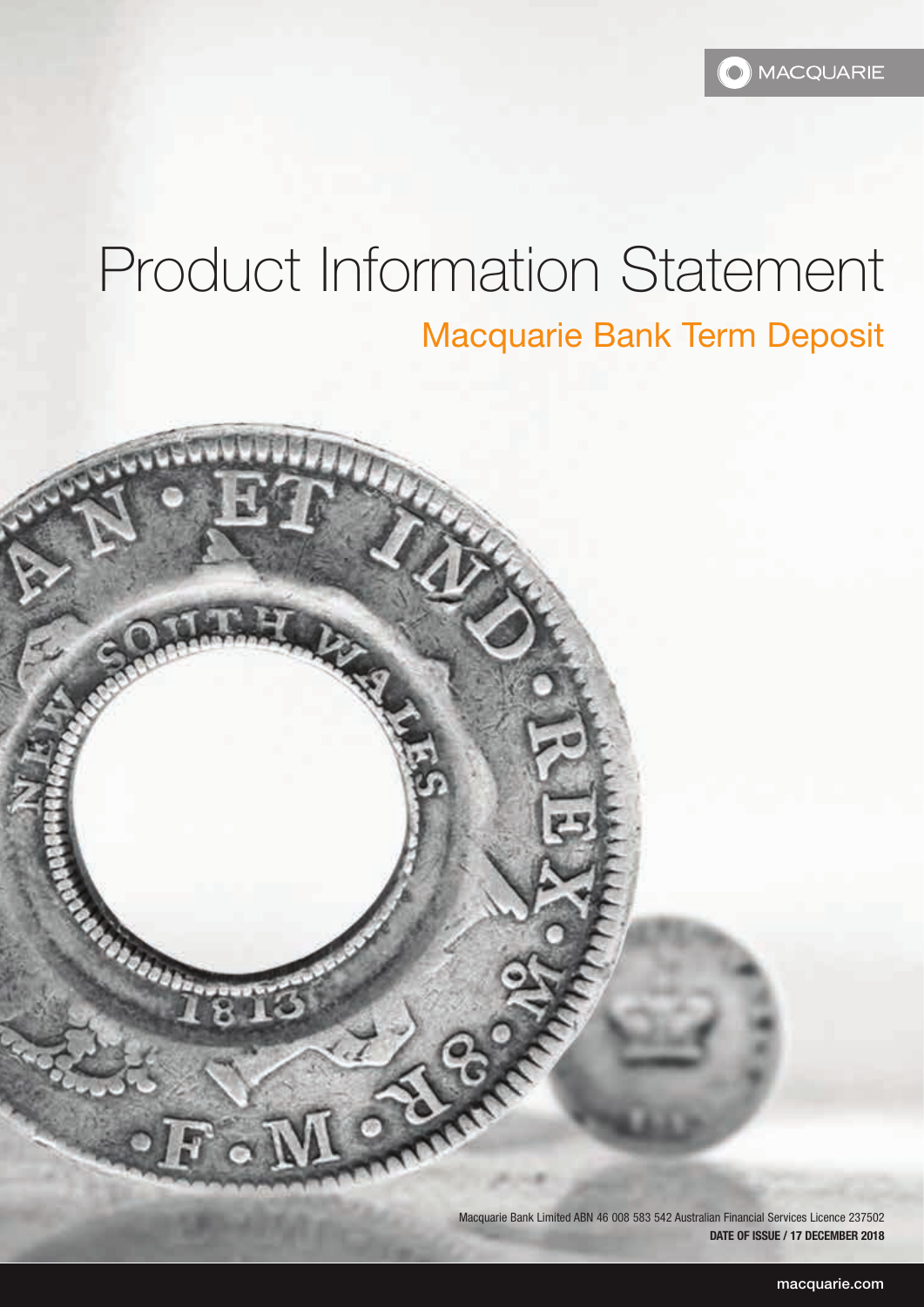## **Contents**

| Features at a glance                                 |  |
|------------------------------------------------------|--|
| Important information about your Account             |  |
| How do I deposit, withdraw and<br>manage my Account? |  |
| How do I start?                                      |  |

The Macquarie Bank Term Deposit is provided by Macquarie Bank Limited ABN 46 008 583 542 AFSL 237502 (Macquarie).

#### IMPORTANT INFORMATION

This Product Information Statement describes the features of the Term Deposit and, together with the separate *Further information* booklet available on our website at [macquarie.com.au/tdfurtherinfo,](macquarie.com.au/tdfurtherinfo) contains the terms and conditions which apply to its operation. Please read the *Product Information Statement* and *Further information* booklet carefully before deciding whether to open an Term Deposit.

The information in this *Product Information Statement* is current as at 17 December 2018 and is subject to change. You can find updated information, including the current *Further information* document, on our website at [macquarie.com/personal](www.macquarie.com/personal) or by contacting us on 1300 739 980. A paper copy of any updated information is available free on request.

#### Financial claims scheme

The Financial Claims Scheme aims to protect depositors in Australian Authorised Deposit Taking Institutions (ADIs) from loss on their deposits, up to a specified limit, and gives depositors prompt access to their deposits if their ADI becomes insolvent.

If APRA places an ADI into liquidation, you may be entitled to payment under the scheme, with such payments being subject to a limit for each depositor.

Further information about the Financial Claims Scheme can be obtained from the APRA website at www.fcs.gov.au and by phone on 1300 558 849 (or +61 2 8037 9015 if calling from overseas).

#### Terms

In this Product Information Statement:

*We, our, us, Macquarie* means Macquarie Bank Limited.

You, your means you the Account holder(s). Where the context permits it also includes any person carrying out any Account transaction on your behalf, for example a person you have given third party access to.

*Financial Services Professional* means an adviser, accountant, administrator, stockbroker, risk specialist, mortgage broker, intermediary or any person that acts on your behalf.

*Term Deposit* means funds that are deposited at a fixed interest rate for an agreed term with Macquarie as set out in these terms and conditions.

Other terms which have been capitalised throughout this document are defined in the *Further Information* booklet under *Definitions.*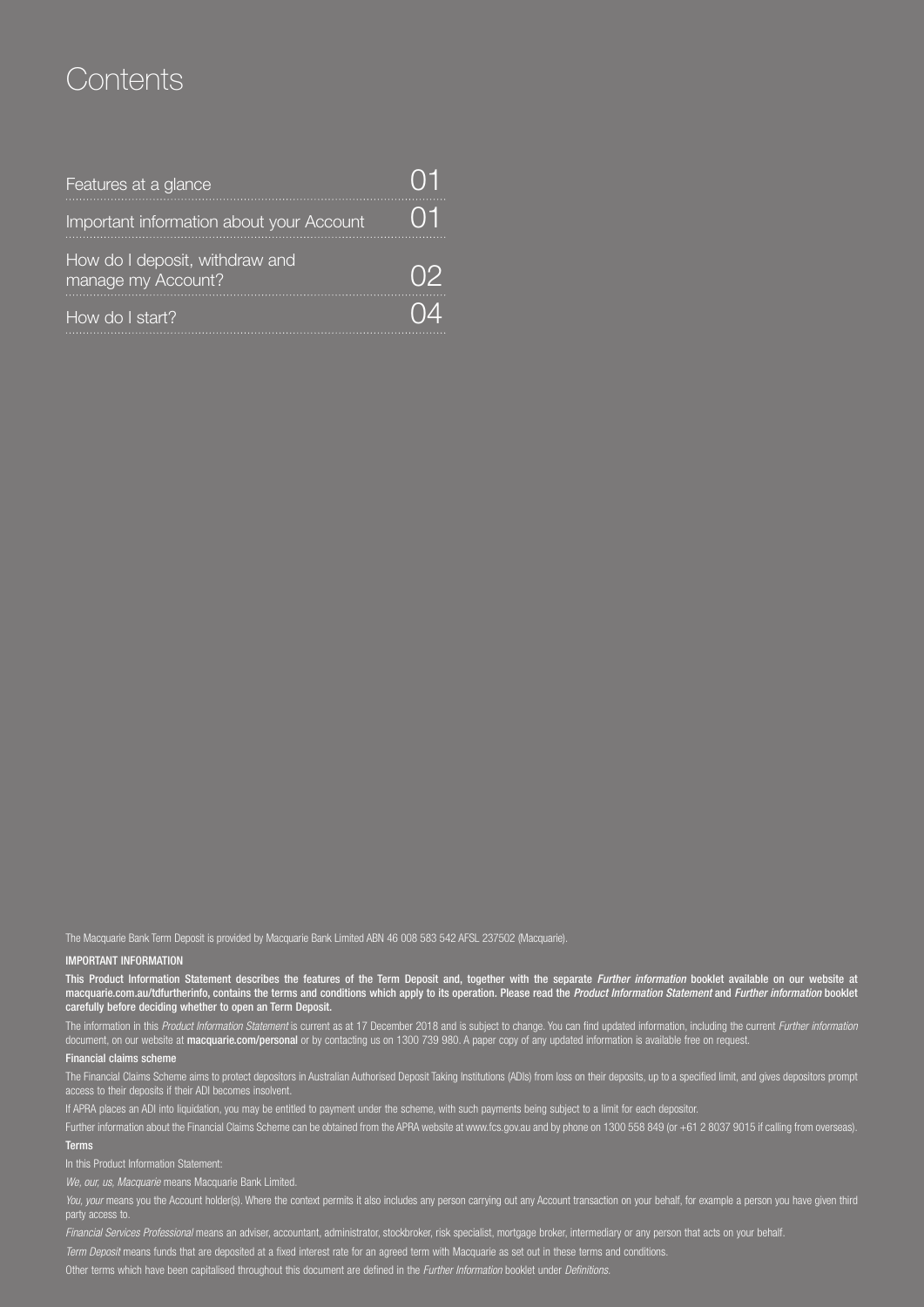## Lock in a fixed rate for income certainty

- Term Deposits available for a range of terms from 1 month to 5 years
- Online and mobile access to view your Account
- No establishment or account-keeping fees
- Easy application and management through your Financial Services Professional
- SMSF ready

### Key features

| Minimum opening balance                           | \$5,000.                                                                                                                                                                                                                                                                                                                                                                                                                                                                            |
|---------------------------------------------------|-------------------------------------------------------------------------------------------------------------------------------------------------------------------------------------------------------------------------------------------------------------------------------------------------------------------------------------------------------------------------------------------------------------------------------------------------------------------------------------|
| How to deposit                                    | Direct debit.                                                                                                                                                                                                                                                                                                                                                                                                                                                                       |
| Interest rate                                     | Funds are deposited at a fixed interest rate for an agreed term.                                                                                                                                                                                                                                                                                                                                                                                                                    |
| Calculation and payment<br>of interest            | Interest is calculated at a fixed rate for the term of your deposit.<br>You can choose to receive your interest monthly, quarterly, half-yearly, annually or at maturity. If you<br>choose to receive your interest less frequently than on an annual basis you may receive a lower rate. Visit<br>macquarie.com/term-deposits to see the applicable interest rate.<br>Interest may be electronically credited to your Nominated Bank Account or reinvested into your Term Deposit. |
| Options at maturity                               | Your deposit will be renewed for the same term upon maturity unless you notify us by the applicable<br>lodgement time that you would like to make changes or close your Account. <sup>1</sup><br>Your deposit may be automatically re-invested at a lower rate than its previous rate. We encourage you to visit<br>our website at the above address when your deposit matures to view the rates that may be available to you.                                                      |
| Term                                              | You can choose a term between 1 month and 5 years. Once you have opened your Term Deposit, the<br>amount, term, interest rate and interest payment options are fixed until maturity.                                                                                                                                                                                                                                                                                                |
| Withdrawals                                       | Funds may be withdrawn on maturity and will be electronically credited to your Nominated Bank Account. <sup>1</sup><br>Other than on Maturity, you may not withdraw your funds during the term unless you close your Account. You<br>must usually give us 31 days notice to close your Account during a term. <sup>2</sup><br>Please note: cheque and third party payment requests are not available.                                                                               |
| Making changes to your<br>deposit before maturity | Once you have opened your Term Deposit, the selections that you have made are fixed to maturity. You<br>may not withdraw or add to your funds during the term unless you close your Account and apply for a<br>new term deposit. If you close your Account prior to maturity we will apply an interest adjustment.<br>Unless required by law you must give us 31 days notice to close your Account during the term. <sup>2</sup>                                                    |
| Currency                                          | Australian dollars only.                                                                                                                                                                                                                                                                                                                                                                                                                                                            |
|                                                   |                                                                                                                                                                                                                                                                                                                                                                                                                                                                                     |

<sup>1</sup> Instructions must be received by the applicable lodgement times.<br><sup>2</sup> 31 days' notice may not be required in cases of hardship.

## Important information about your Account

## Significant benefits

#### Term Deposit

You can lock in an interest rate for a fixed period. This means you will have certainty of return.

## Significant risks

#### Term Deposit

- If interest rates rise after the date you lock in your Term Deposit, you will earn a lower rate of interest on your deposit than you might otherwise have received.
- If you withdraw your funds prior to the maturity date of the Term Deposit, an interest adjustment may apply. Please refer to *Making changes to a Term Deposit before maturity* on page 3.

#### Liquidity risk

Except in limited hardship related circumstances, you must provide 31 days' notice before you may withdraw from, terminate or break a term deposit before the agreed maturity date. You should therefore enter into a term deposit expecting that you will not be able to immediately access your money before the maturity date.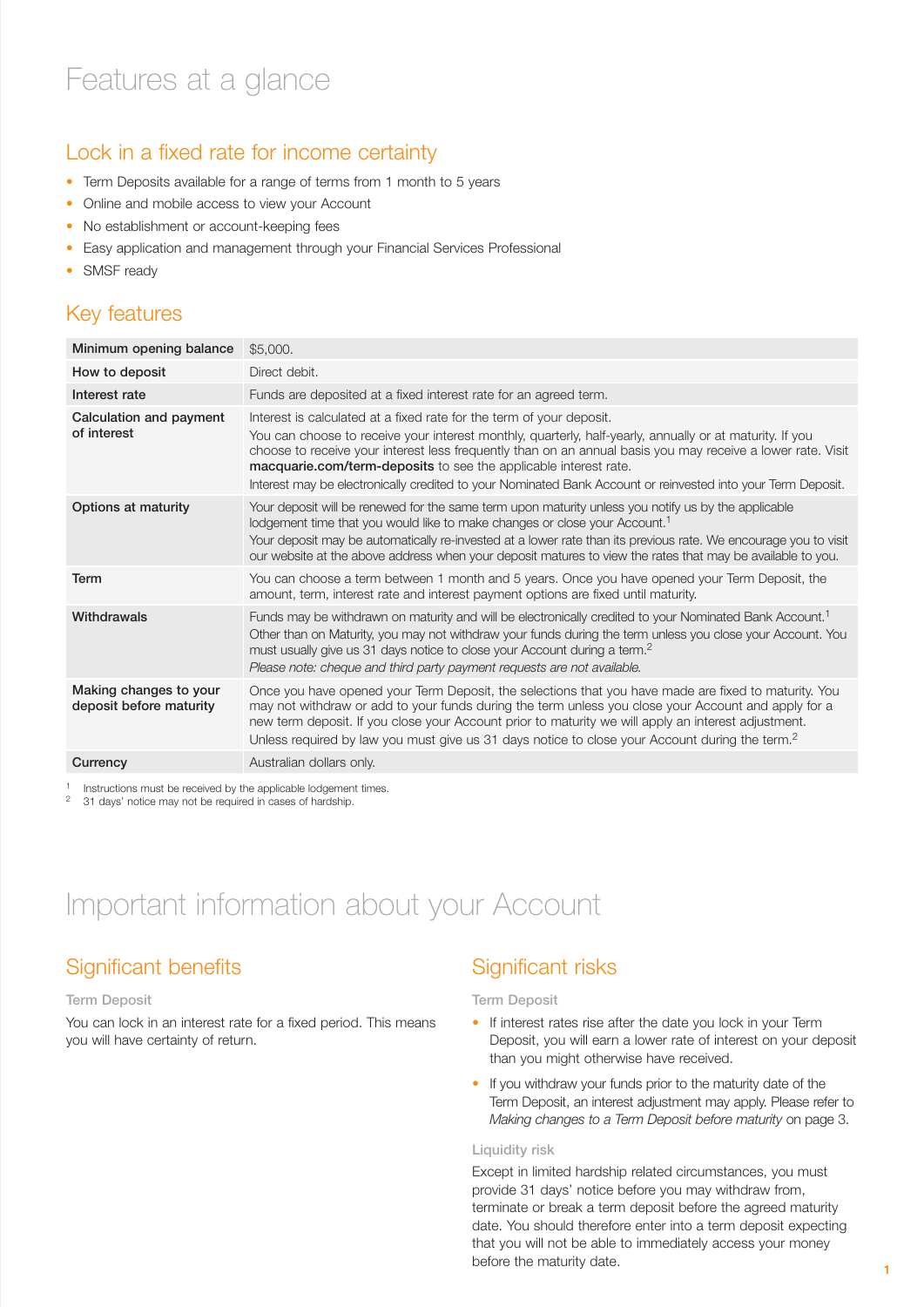## Lodgement times

To ensure that you receive the interest rate applicable to the day that we receive your Account application, your application must be lodged by the relevant lodgement time and all other opening conditions must be satisfied. Any requests that are unclear, incomplete or require additional information may be unable to be processed the same day. Refer to the *Lodgement times* section of the *Further information* booklet for more details.

#### Fees and charges

Macquarie has fees and charges that apply for incidental services and special requests in relation to your Account. Details will be outlined on your statement. Refer to the *Fees and charges* section of the *Further information* booklet for more details.

## Making additional deposits

#### Term Deposit

Additional funds will only be accepted on the maturity date via direct debit from your nominated account. See *Making changes to a Term Deposit before maturity*.

We do not accept electronic funds transfer (EFT), cash deposits, cheques or international drafts.

## Withdrawing funds

#### Term Deposit

Partial withdrawals from Term Deposits are not permitted. If you would like to withdraw your funds prior to maturity you are able to close your Account by giving us 31 days' notice as described in the *Further information* booklet.

In cases of hardship, we may permit withdrawal of funds without a 31 day notice period.

Withdrawn funds will be transferred to your Nominated Account. Cheque and third party payment requests are not available.

## Making changes to a Term Deposit before maturity

Once you have opened your Term Deposit, the selections you have made are fixed until maturity.

#### Notice period

You must provide us with 31 days' notice to close your Account prior to Maturity, except in cases of hardship.

If you have less than 31 days remaining of your term (or you have invested in a one month Term Deposit), the earliest you can access funds is at Maturity, except in cases of hardship.

The 31 day notice period starts on the day (Sydney time) that we receive notice from you provided per the *Notice* section in the *Further information* booklet.

The 31 day notice period applies to all Accounts unless you can show that you need access to the funds earlier due to hardship.

If you close your Account prior to maturity we will apply an interest adjustment.

For more information about breaking your term deposit due to hardship, refer to hardship section in the *Further Information* booklet.

#### Interest adjustment

The interest adjustment is 25 per cent of earned interest and will be deducted from the interest paid to you.

#### 

#### Example

If you have a \$100,000 term deposit invested at 3.00% pa for a term of 90 days with interest being paid at maturity, and you terminate the term deposit 65 days into the term, then \$133.65 will be deducted from the interest paid to you.3

This is calculated as follows:

 $$100,000 \times 3,00\% \times (65/365) \times 25\% = $133.56$ 

Where the interest adjustment exceeds the interest accrued on your Account we will deduct the balance of the interest adjustment from the principal balance of your Account.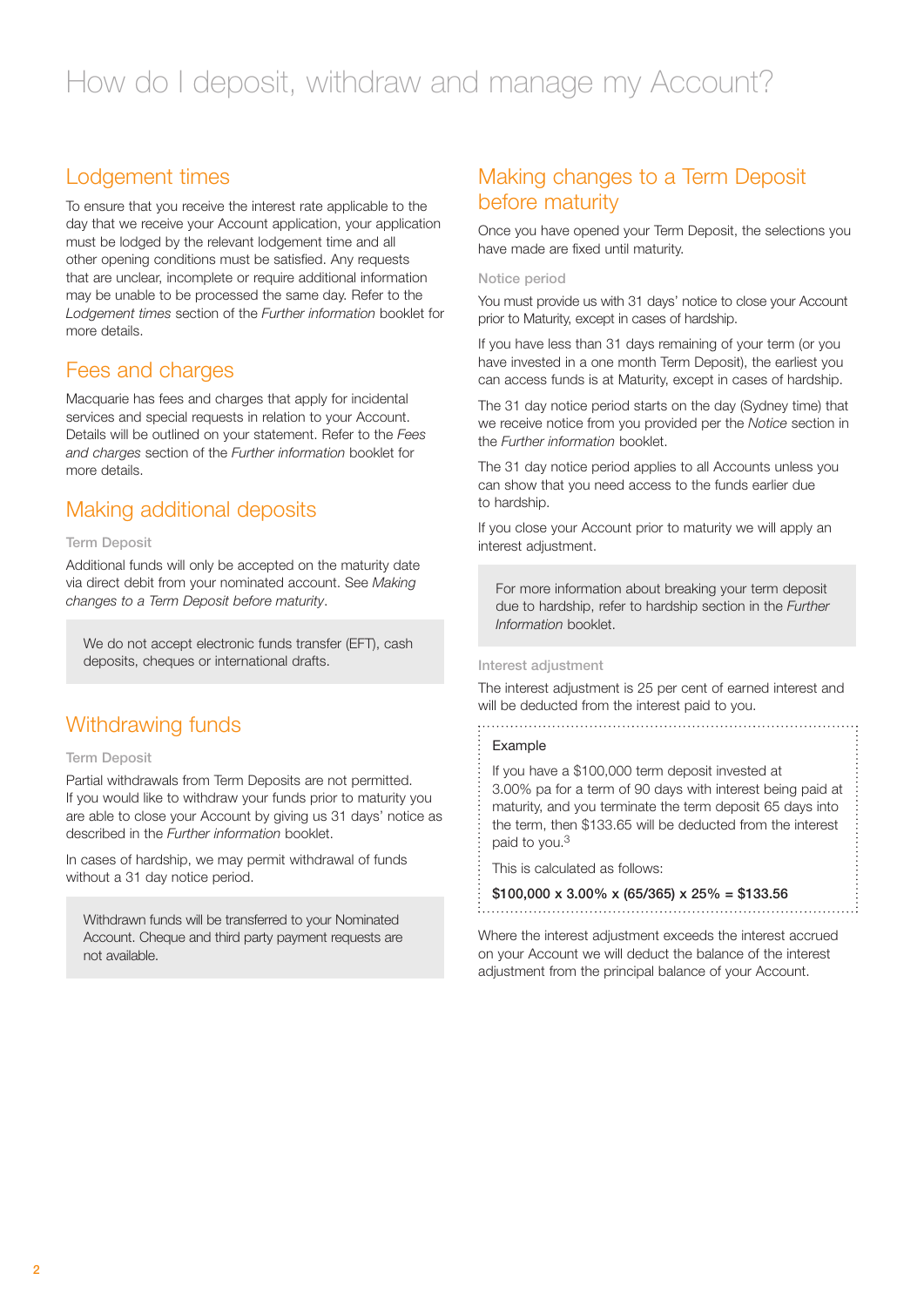## Grace Period

If we do not receive instructions from you or your Financial Services Professional when your Term Deposit matures, your deposit will be automatically reinvested for the same term and interest payment options and at the prevailing interest rate (which may be lower than the prior rate). However, you will be entitled to a Grace Period.

The Grace Period extends for five Business Days after the Term Deposit's previous maturity date. During this time you have the option to make changes to your Term Deposit details, withdraw or add funds, without incurring an interest adjustment.

If you amend your Term Deposit during the Grace Period, the interest rate that applies to your deposit will depend on the amount, investment term and interest payment option you select at that time.

When the Grace Period has expired, you will not be able to amend your Term Deposit other than closing it before its maturity date by giving us notice as set out in the *Notice* section in the *Further information* booklet.

#### Interest rate

#### Term Deposit

You will earn an agreed fixed interest rate, based on the deposit amount, term and interest payment frequency that you select.

The interest rate applicable on any Account is set upon the opening of the Account after all account opening conditions have been satisfied.

Rates are quoted for terms expressed in months or years. The exact number of days for your term will vary, depending on the date your Account is opened. Your maturity date will be provided in your Account Confirmation.

#### Example

If you invest \$10,000 for 270 days at a rate of 3.00% pa with interest paid at maturity, at maturity you will have earned \$221.92 in interest.3

This is calculated as follows:

 $$10,000 \times 270/365 \times 3.00\% = $221.92$ 

## Interest payment options

#### Term Deposit

Depending on the term you select, you may elect to receive interest payments on a monthly, quarterly, half-yearly or annual basis, or to receive a single interest payment at maturity.

| Interest payment<br>frequency | Available on terms:                                       |
|-------------------------------|-----------------------------------------------------------|
| Monthly                       | All terms from 1 month to 5 years                         |
| Quarterly                     | Terms of 3 months, 6 months,<br>9 months and 1 to 5 years |
| Half-yearly                   | Terms of 6 months and 1 to 5 years                        |
| Annually                      | Terms from 1 to 5 years                                   |
| At maturity                   | Terms from 1 month to 1 year                              |

In addition to this, you may either elect to have your interest paid into your Nominated Bank Account, or reinvested into your Term Deposit.

## Accessing your Account online

You can login to your Account at [macquarie.com](www.macquarie.com) or through our mobile banking app using your Macquarie ID and password.

We will issue you a Macquarie ID, unless you already have one.

#### **Statements**

#### Term Deposit

Statements will be issued on a six-monthly basis for the periods ending 30 June and 31 December for all Term Deposits which are open on these statement dates.

In addition, for all Term Deposits we will send a Confirmation at maturity setting out details of your investment.

Your statement (which may be made available online), will include details of your investment, including the balance of your Account and all transactions on your Account for that period.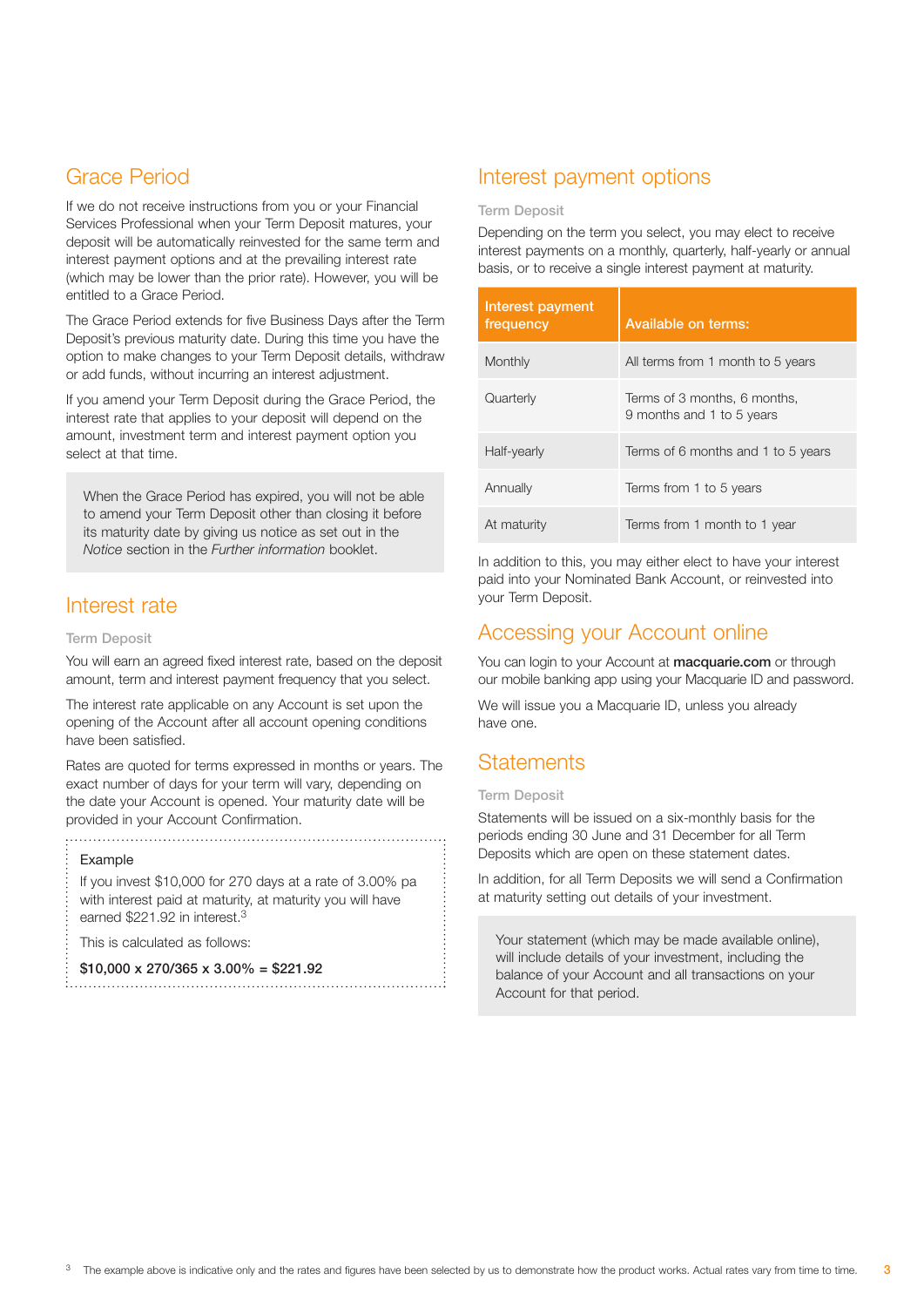## Opening an Account

To open an Account:

- 1. Read this Product Information Statement and the *Further information* booklet thoroughly.
- 2. If you have not already satisfied our requirements under the *Anti-Money Laundering and Counter-Terrorism Financing Act 2006*, each account signatory will also need to provide identification. Refer to the *Application guide* for details on how to complete the identification requirements.
- 3. Complete and sign the application form that accompanies this document or alternatively you can use the online application process. Some applicants may be required to provide additional documentation.
- 4. Applications can be provided as follows:
	- Mail: Macquarie Bank Limited GPO Box 2520 Sydney NSW 2001

Email: termdeposits@macquarie.com

#### Website: [macquarie.com/term-deposits](www.macquarie.com/term-deposits)

The minimum investment is \$5,000.

The only currency accepted for your Account is Australian dollars (AUD).

## Taxation4

Tax File Number (TFN) or Australian Business Number (ABN) or exemption reason

Your TFN, ABN or exemption reason is collected in accordance with the *Income Tax Assessment Act 1936* and the *Taxation Administration Act 1953*.

Provision of a TFN, ABN or exemption reason is not compulsory, however, if you do not quote one of these (including one for each party to a joint account) tax may be deducted from the interest paid to you at the highest marginal tax rate plus the Medicare Levy. Declining to quote your TFN is not an offence.

#### Non-residents

4

If you are a non-resident of Australia for taxation purposes, you must provide us with your country of residence for taxation purposes.

Tax may be withheld from the interest you earn on your Account if you are a non-resident of Australia.

## Authorised signatories

You can appoint another person or company to have access to and operate your Account by completing the *Third Party Authority form.* This form can be found at [macquarie.com/idforms](www.macquarie.com/idforms) or contact us to request a copy of this form.

Appointing an Authorised Signatory enables them to have withdrawal access to your Account. In addition to this, they will be authorised to provide or change maturity instructions or update your Account details. This excludes changes to Nominated Bank Account details, signing instructions and the appointment of other Authorised Signatories.

## You and your Financial Services Professional work closely together

If you have a Financial Services Professional, they may be critical to the ongoing management of your Account. Your authorised Financial Services Professional can obtain account information and we may attempt to contact them in the first instance if any follow up is required on your Account.

Your Financial Services Professional is also able to assist you with any queries you may have regarding your Account.

You choose and appoint your Financial Services Professional. Unless your Financial Services Professional is an authorised representative of a Macquarie Group company, no Macquarie Group company is responsible for the acts or omissions of your Financial Services Professional.

Your Financial Services Professional or their designated support staff are able to give us instructions on your behalf to:

- transfer funds from your Nominated Bank Account to your Account
- transfer funds from your Account to your Nominated Bank Account
- make changes to your Term Deposit before maturity (see *Making changes to a Term Deposit before maturity*)
- manage your Term Deposit at maturity (eg provide instructions to reinvest for another term, transfer your funds to At-Call or pay your funds into your Nominated Bank Account).

#### Advisory firm payments

If an adviser or other financial service provider introduced you to us and their details appear on the application form, you can instruct an amount to be paid to them from the interest payable to your Account. We will not pay these amounts in certain circumstances, including where there is a legal impediment or prohibition on us making such payments.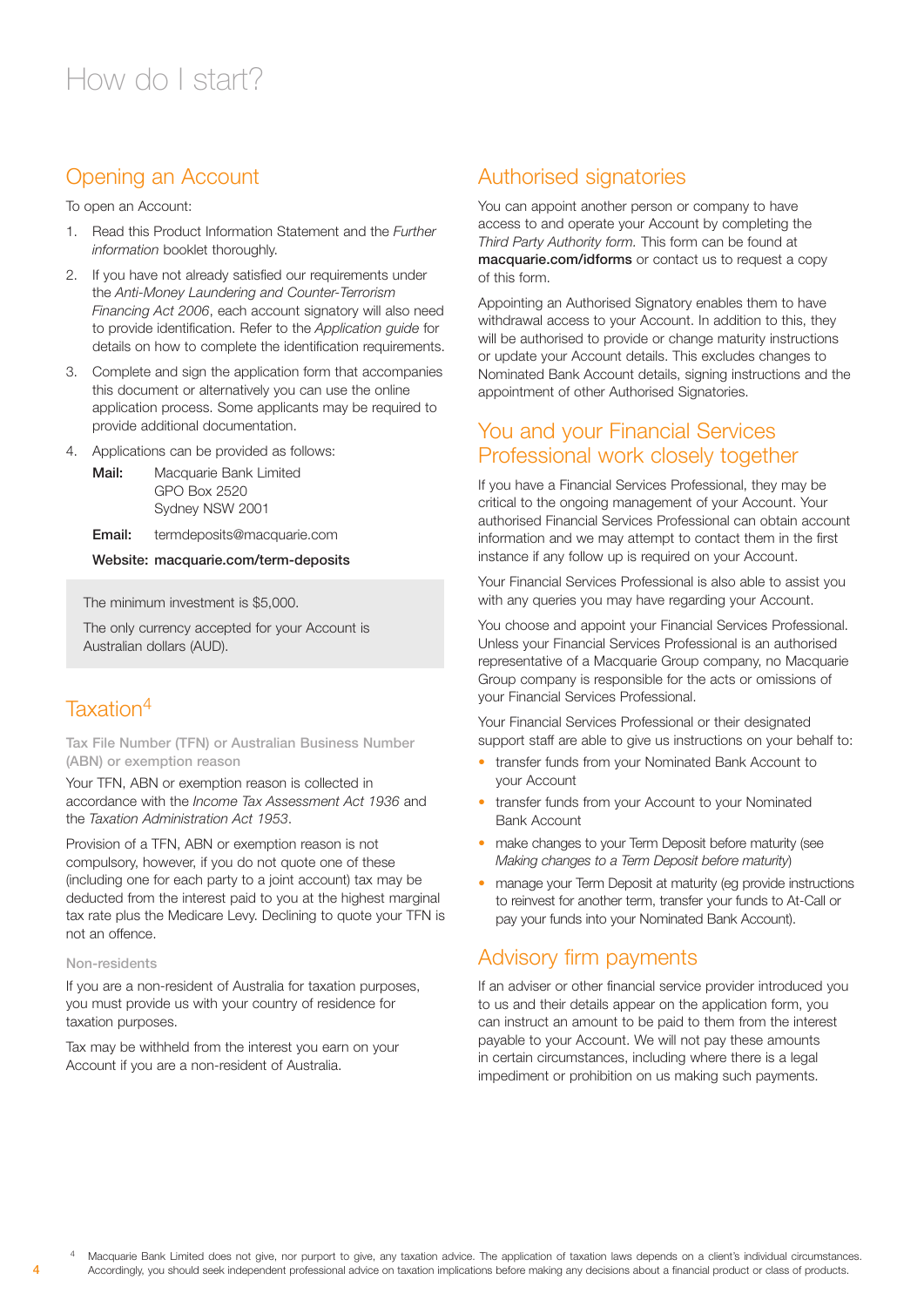## **Complaints**

We have procedures in place to properly consider and deal with any complaints within 45 days of receipt.

If you are not satisfied with our response to your complaint, then you can ask our Customer Advocate to review your matter.

#### The Customer Advocate

Macquarie Bank Limited GPO Box 4294 Sydney NSW 1164 Tel: 1800 898 307 Email: customeradvocate@macquarie.com

We are a member of the Australian Financial Complaints Authority (AFCA). AFCA provides independent financial services complaint resolution that is free to consumers.

Contact AFCA and make a complaint at the following address, quoting our membership number 10019:

#### Australian Financial Complaints Authority

GPO Box 3 Melbourne VIC 3001 Tel: 1800 931 678 (free call) Email: info@afca.org.au Website: www.afca.org.au

## Telephone recording policy

You agree that we can record our telephone conversations with you, a Financial Services Professional or Authorised Signatory relating to your Account and may retain and use those telephone recordings for our reasonable business purposes.

## **Enquiries**

If you have any enquiries regarding the Macquarie Bank Term Deposit or this Product Information Statement, please contact your Financial Services Professional, or we can be contacted by one of the following methods:

| Mail: | Macquarie Bank Limited<br>GPO Box 2520                                         |
|-------|--------------------------------------------------------------------------------|
|       | Sydney NSW 2001                                                                |
| Tel:  | 1300 739 980                                                                   |
|       | $\Gamma$ <sub>r</sub> each to the second contract to $\otimes$ reads a current |

Email: termdeposits@macquarie.com

## Further information

The following information, which also forms part of this Product Information Statement, may be found in our Further information booklet on our website at

[macquarie.com/tdfurtherinfo](www.macquarie.com/tdfurtherinfo). We advise that you read this document and we will supply a copy of it to you at no charge on request. It includes information dealing with:

- *• Privacy* a statement of how we will handle personal information we collect about you, and your rights in relation to this information
- *• Government Guarantee* provides current details on the Australian Government Guarantee
- *• Terms and conditions* the way you can access your funds, authorise someone to operate your account, and logging in online.